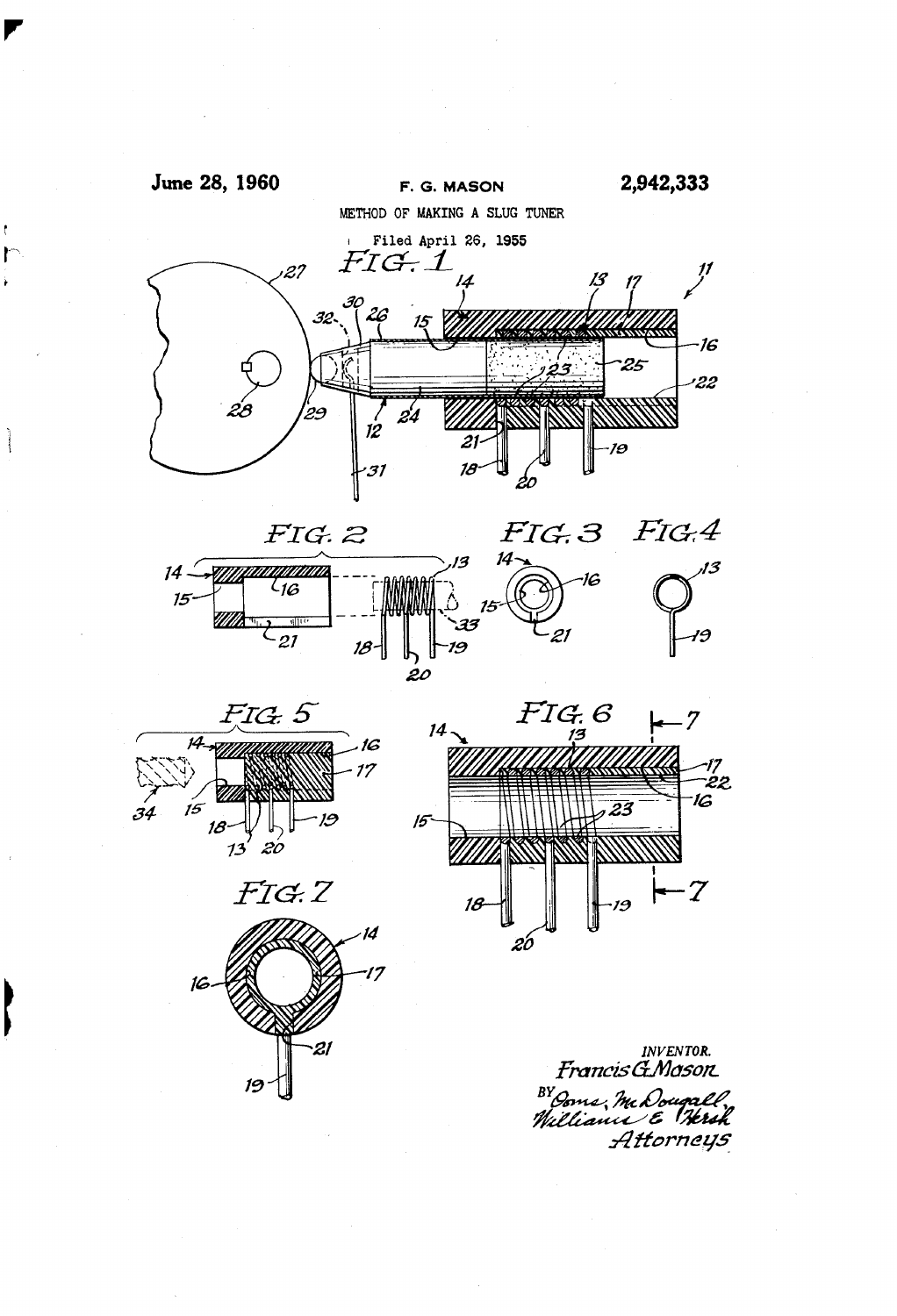United States Patent O

2,942,333<br>Patented June 28, 1960

1

## 2,942,333

## METHOD 0F MAKING A SLUG TUNER

Francis G. Mason, Weston, Conn., assignor to Aladdin Industries, Incorporated, Nashville, Tenn., a corpora-<br>tion of Illinois

Filed Apr. 26, 1955, Ser. No. 503,921

5 Claims. (Cl. 29--155.57)

tuning slug or core movable within a coil to vary the inductance thereof.

One principal object of the invention is to provide a method of making a new and improved slug tuner hav ing an extremely wide range of frequency variation, so 20 that, for example, the tuner may be able to cover the present very high frequency (VHF) television band extending from 50 to 216 megacycles.<br>Another object is to provide a method of making a

Another object is to provide a method of making a new and improved tuner having a coil which is sup- 25 ported internally within a form so that the tuning slug will move within the coil in extremely closely spaced relation thereto.

It is a further object of the invention to provide a method of making a tuner of the foregoing character in 30 which the movable tuning slug is received in a bore which cuts into the turns of the tuning coil so that the slug will have a maximum effect on the inductance of the coil.

Further objects and advantages of the invention will appear from the following description, taken with the <sup>35</sup> accompanying drawings, in which:<br>Figure 1 is a somewhat diagrammatic longitudinal

cross section view of an exemplary slug-type tuner constituting an illustrative embodiment of the invention.

Fig. 2 is an exploded sectional view of a holder and a  $\overline{40}$ coil employed in making the tuner of Fig. l.

Fig. 3 is an end view of the holder of Fig. 2.

Fig. 4 is an end view of the coil of Fig. 2.

Fig. 5 is a longitudinal sectional view showing the a plastic material received within the holder, the view also illustrating the manner of drilling out the plastic ma terial.

Fig. 6 is a longitudinal sectional view of the finished similar to Fig. 1 but with the core or tuning slug removed from the coil.

Fig. 7 is a cross-sectional view taken generally along a line  $7-7$  in Fig. 6.

v

be seen that Fig. 1 illustrates a slug-type tuner 11, comprising a tuning slug 12 which is movable within a coil 13. It will be seen that the coil 13 is supported inter nally within a tubular holder 14 made of any suitable insulating material, such as a hard, substantially rigid, synthetic resinous plastic material. Formed within the holder 14 are first and second coaxially aligned bores or cylindrical openings 15 and 16, the bore 15 being smaller in diameter than the bore 16. In other words, the bore 15 may be considered to be a reduced end por- 65 tion of the bore 16.

The coil 13 is helical in form and is made with a plurality of turns, composed of any suitable conductive metal strand, such as the illustrated wire, which is of generally circular cross section. The coil is imbedded <sup>70</sup> in a bushing-like or sleeve-like element 17 of electrically

insulating, resinous plastic material. It will be seen that the plastic imbedding material 17 is received within the bore 16 so as to secure the coil 13 in place within the holder 14.

10 from the bore 16. As shown, the slot 21 extends along The coil 13 is formed with a pair of end leads 18 and 19 and an intermediate tap or lead 20 connected to an intermediate point along the length of the coil.<br>A slot 21 is formed longitudinally in the holder 14 so that the leads 18-20 may be brought radially outwardly the entire length of the large bore 16, but not along the smaller bore 15. The plastic imbedding material 17 fills all portions of the slot 21 not occupied by the coil 13.<br>Within the plastic imbedding material 17, a bore or

Within the plastic imbedding material 17, a bore or<br>This invention relates to tuners of the type having a 15 cylindrical opening 22 is formed, so as to constitute a smooth continuation of the bore 15. In other words, the bores 15 and 22 are coaxially aligned and are of the same diameter. It will be seen that the bore 22 cuts into the turns of the coil 13. ln other words, the inside of the coil is formed with an internal cylindrical surface element 23 which extends helically along the turns of the coil. As shown to best advantage in Fig. 6, the cylindrical surface element 23 is flush with the imbedding plastic material 17 along with bore 22.

It will be seen that the tuning core 12 is received with a close sliding fit within the bores 15 and 22. In this way, the core 12 is movable within the bore 22 in closely spaced relation to the cylindrical surface element 23 of the coil 13. Accordingly, the core has a maximum effect upon the inductance of the coil  $13$ .

'It will be seen that the illustrated core or slug 12 is formed in two coaxially aligned cylindrical portions 24 and 25 arranged end to end. The lefthand portion 24 may be made of any suitable conductive metal, such as silver, copper, aluminum or brass, for example. On the other hand, the righthand portion 25 of the tuning slug 12 is preferably made of a low-loss, electrically insulating magnetic material, such as sintered iron ferrite. well known in the art. Slugs of such materials are usually made by molding the material in finely-powdered form, with a suitable binder, into the desired shape, and then sintering the material.

holder and the coil after the coil has been imbedded in 45 the core 12 is provided with a thin insulating coating coil imbedded in plastic within the holder, the view being 50 such coating materials are available commercially. The In order to insulate the core 12 from the coil 13, 26 made of a suitable low-loss insulating material, such as various synthetic plastic lacquer-like materials. The material of the coating 26 should also be hard and smooth so as to resist mechanical wear. A number of insulating layer 26 need be only about .001" in thick ness. A minimum thickness is desirable to obtain the widest possible tuning range.

If the drawings are considered in greater detail, it will 55 the bores 15 and 22 with a close sliding fit. The fit is 60 cylindrical surface element 23 of the coil 13 be no more than .003". It will be seen that the core 12 is received within made as close as possible so that the core 12 will be spaced a minimum distance from the coil 13 as it moves through the bore 22. It is preferable that the spacing between the outer surface of the core and the inner

Any suitable mechanism may be provided for mov ing the core 12 within the coil 13. In this case, such movement is effected by means of a cam 27 mounted on a rotatable shaft 28. The cam is engaged by a ball type roller 29 mounted in a member 30 which is fixed to the lefthand end of the core 12. A wire spring 31 is received in a slot 32 to bias the core- 12 to the left and thereby maintain the roller 29 in engagement with the cam 27.

In making the tuner 11, the coil 13 is wound on a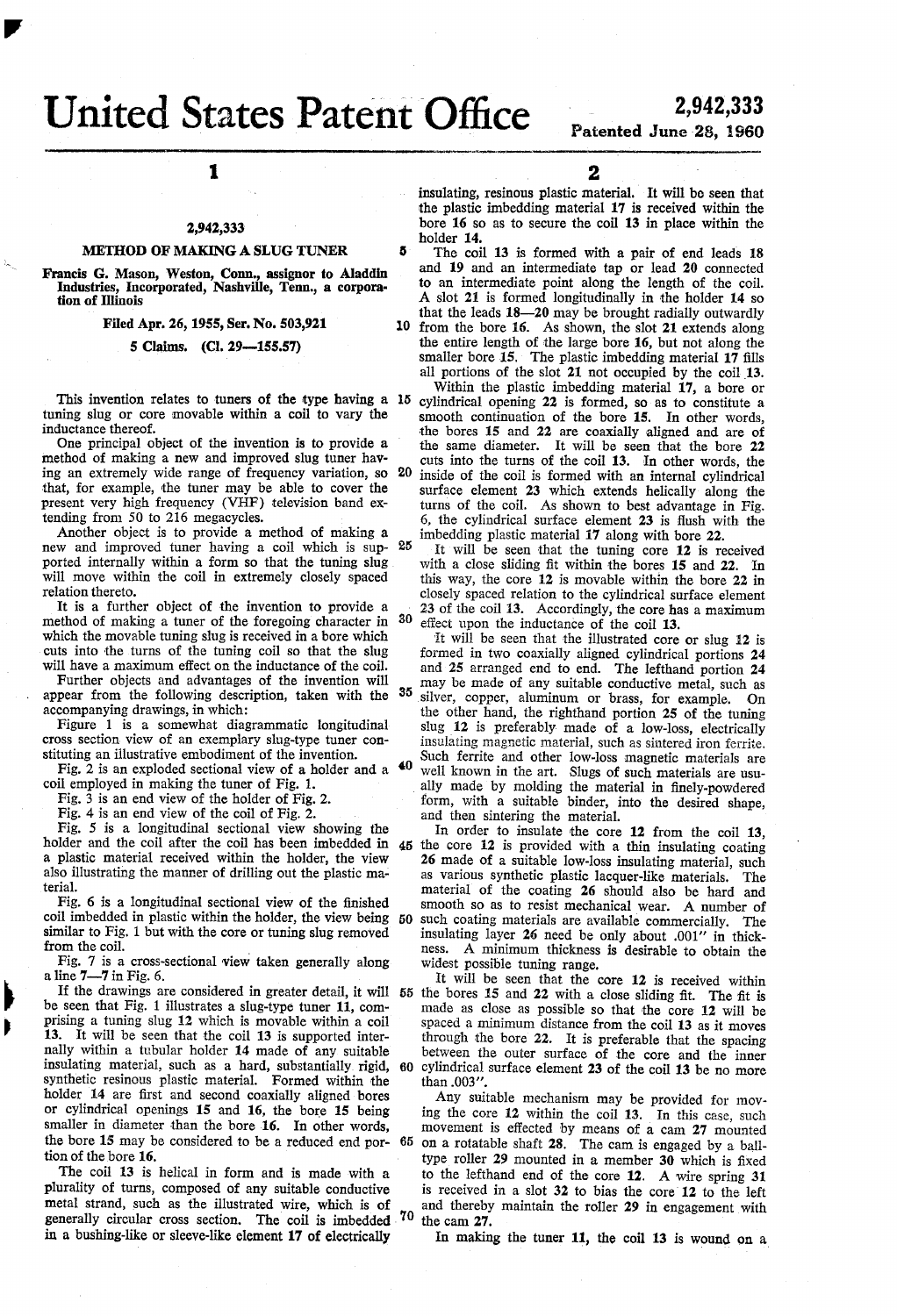With the coil 13 in position in the holder 14, the plastic material 17 is added so as to fill the bore 16, as indicated in Fig. 5. In this way, the coil 13 is imbedded in the plastic material. It is preferred to add the plastic material in a liquid, unpolymerized or partially poly- $10$ merized state. The plastic material 17 is then allowed to harden by a spontaneous polymerization process, with or without the application of heat. A number of such liquid, hardenable plastic materials are available commercially. One suitable material is a polyester synthetic resin, in a liquid, unpolymerized or partially polymerized state. Such a polyester resin may be hardened quickly with the application of moderate heat.

The next step in the method of making the tuner 11 is to employ a suitable boring tool, such as a drill 34, 20 as shown in dotted lines in Fig. 5, to bore out a portion of the plastic material 17 and thereby form the cylindrical opening or bore 22. In drilling out the plastic material, the drill also cuts into the turns of the coil 13 so as to produce the cylindrical surface element 23 within the coil. The bore 15 in the holder 14 is made of the same size as, or slightly smaller than the drill 34 so that the bore 15 will function as a guide for the drill in performing the drilling operation. After the drilling operation, the tuner 11 is completed by forming the core 30 12 and inserting it into the aligned bores 15 and 22.

Because of the internal mounting of the coil 13 within the holder 14, the tuner 11 will cover an extremely wide frequency range. The provision of the composite slug 12 also increases the frequency range of the tuner. It 35 will be understood that the coil 13 will provide maximum inductance when the magnetic portion 25 of the slug 12 is fully received within the coil, as shown in Fig. 1. Moving the slug 12 to the right shifts the magnetic portion 25 out of the coil 13 and thereby tends to reduce 40 the inductance of the coil. At the same time, the conductive metal portion 24 of the slug 12 is moved into the coil 13. This tends to effect a further reduction in the inductance of the coil, because of the demagnetizing action of the currents induced in the conductive portion  $45$ 24. Thus the minimum inductance of the coil is obtained when the conductive element 24 is fully received within the coil.

Because of the internal mounting of the coil 13 within the holder 14, the slug 12 is disposed in closely spaced relation to the coil. Accordingly, the slug affects the 50 inductance of the coil to the maximum possible extent. Because of the extremely close spacing between the coil and the slug, a maximum portion of the magnetic flux generated by the coil passes through the slug 12. It 55 will be understood that the formation of the cylindrical surface element 23 along the inside of the coil contributes to the extremely close spacing which is obtainable between the coil and the slug. In other words, the formation of this cylindrical surface element 23 permits a 60 closer sliding fit between the slug and the coil. Any minor variations in the diameter of the individual coil turns is eliminated by cutting into the coil turns in performing the drilling operation. Thus, the internal diameter of the coil is finally determined by the size of the drill, rather than by the original wound diameter. 65

The holder 14 provides external support for the coil 13, as well as serving as a protective outer housing for the coil. The plastic imbedding material 17 supports the coil immovably within the holder 14 and is strongly adherent to both the holder and the coil. In the finished 70 tuner, the bore 22 in the plastic material guides the slug 12 in its movement through the coil 13.

It has been found in actual practice that the illustrated tuner, when suitably proportioned, is capable of covering megacycles, when the tuner is employed in the radio frequency resonating circuits of a television receiver. The tuner will also cover the range from about 101 megacycles to 257 megacycles, when the tuner is employed in the oscillator circuit of a television receiver. It will be understood that the coil 13 is resonated by the usual circuit and interelectrode capacitances normally present in receiver circuits.

For use in a television receiver, the coil 13 may be wound with six or seven turns of wire and may have an initial internal diameter of  $\frac{36}{16}$ , although the diameter<br>may be varied from  $\frac{16}{16}$ , although the diameter<br>may be varied from  $\frac{16}{16}$ , to  $\frac{14}{16}$ . The coil holder may<br>be as small as  $\frac{56}{16}$ , long an The VHF television band may be covered with a slug 15 movement of as little as 3%". Thus, very little space need be provided for the tuner in a television receiver.

Because of the small size of the coil and the efficiency of the tuning slug in affecting the inductance of the coil, it has been found that the tuner has an extremely high self-resonant frequency. For this reason, the tuner, when used in an oscillator circuit, will provide jump-free operation over an extremely wide turning range, extending from 85 to 280 megacycles, for example. Moreover, when the tuner is employed in radio frequency resonating circuits, a remarkable freedom from dead spots or "suckouts" has been noted. Because of the insulation on the tuning slug, the coil may be connected to a high voltage plate supply and hence may be employed in a plate circuit without using a radio frequency choke or a blocking capacitor.

It will be evident that the tuner may be readily manufactured at low cost. Moreover, the tuner lends itself to mass production.

Various modifications, alternative constructions and equivalents may be employed without departing from the true spirit and scope of the invention as exemplified in the foregoing description and defined in the following claims.

I claim:

1. In a method of making a tuner, the steps comprising winding a conductive metal strand into a helical coil having a plurality of spaced convolutions, imbedding said coil in an electrically insulating plastic material to rigidify said coil and maintain said convolutions in spaced relation, and cutting a bore through said material within substantially the entire length of said coil, said bore being formed of a diameter to cut into the convolutions of said coil and thereby form cylindrical inner surface elements on said convolutions, said bore being cut substantially cylindrical and with said bore comprising said cylindrical inner surface elements of said spaced convolutions, said plastic material rigidly supporting said coil during said cutting operation, and slideably disposing an electrically insulated tuning core in said bore.

2. In a method of making a tuner, the steps comprising winding an elongated conductor to form a generally helical coil with spaced convolutions, forming an electrically insulating holder with an opening therein of a<br>size to receive said coil, inserting said coil into said opening in said holder, filling said opening with an electrically insulating liquid hardenable resinous plastic material and thereby imbedding said coil in said material, said plastic material being capable of bonding with said. coil and said holder, hardening said material to bond said material to said coil and said holder while maintaining said convolutions in spaced relation, and cutting a bore through said material and said coil of a diameter to cut into said convolutions of said coil and thereby form cylindrical surface elements therein, said bore being cut substantially cylindrical and with said bore comprising said cylindrical inner surface elements of said spaced convolutions, said plastic material rigidly supporting said coil during said cutting operation.

3. In a method of making a tuner, the steps comprising the VHF television band from 50 megacycles to 216 75 winding wire to form a helical coil with spaced convolu